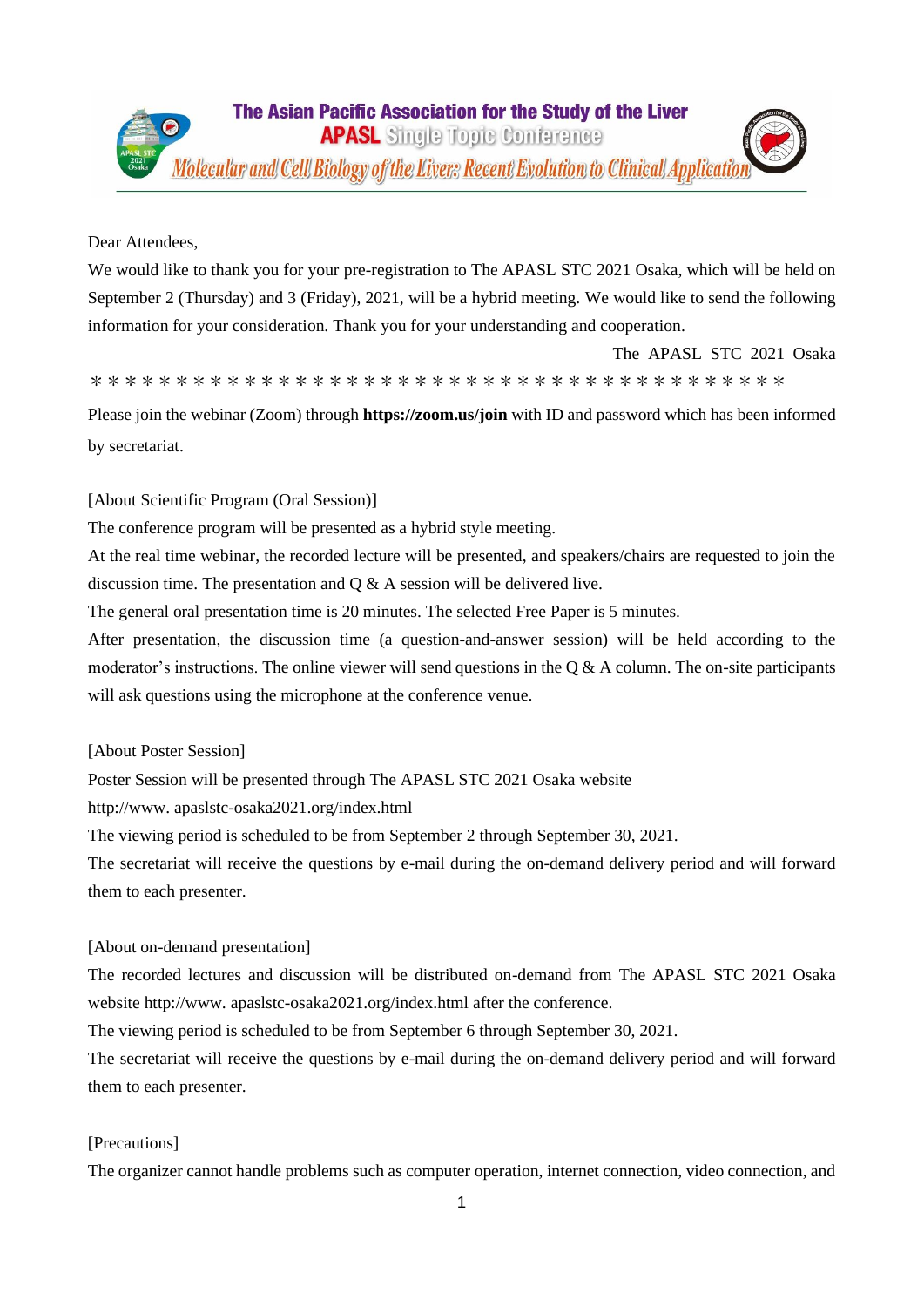audio connection. Please solve such problems by yourself. We recommend the following environment.

-We would appreciate it if you could use a PC with as much memory as possible (CPU i5 or more, memory 8 Giga or more).

-Please connect to the Internet via a wired LAN line as much as possible.

The online conference system "Zoom" will be used for this conference. Strict security checks are carried out using IDs and passwords, however caution is required when using public systems.

Recording of screens and images are strictly prohibited.

[Request for test connection in advance]

We cordially request that you spend some time on conducting a test connection with us through Zoom. Please try to join the webinar through ID and Password which has been informed during following hours.

Test connection available hours through Zoom webinar:

| August 19 (Thursday) | $14:00 \sim 16:00$ (JST) $18:00 \sim 20:00$ (JST) |
|----------------------|---------------------------------------------------|
| August 24 (Tuesday)  | $14:00 \sim 16:00$ (JST) $18:00 \sim 20:00$ (JST) |
| August 26 (Thursday) | $14:00 \sim 16:00$ (JST) $18:00 \sim 20:00$ (JST) |
| August 31 (Tuesday)  | $14:00 \sim 16:00$ (JST) $18:00 \sim 20:00$ (JST) |

If you have any questions, please contact the secretariat below. We would like to thank you all for your cooperation.

Contact: APASL STC 2021 in Osaka Congress Secretariat Email: info@apaslstc-osaka2021.org Tel: +81-3-6380-0102 Fax: +81-3-6380-0103 URL http://www.apaslstc-osaka2021.org/index.html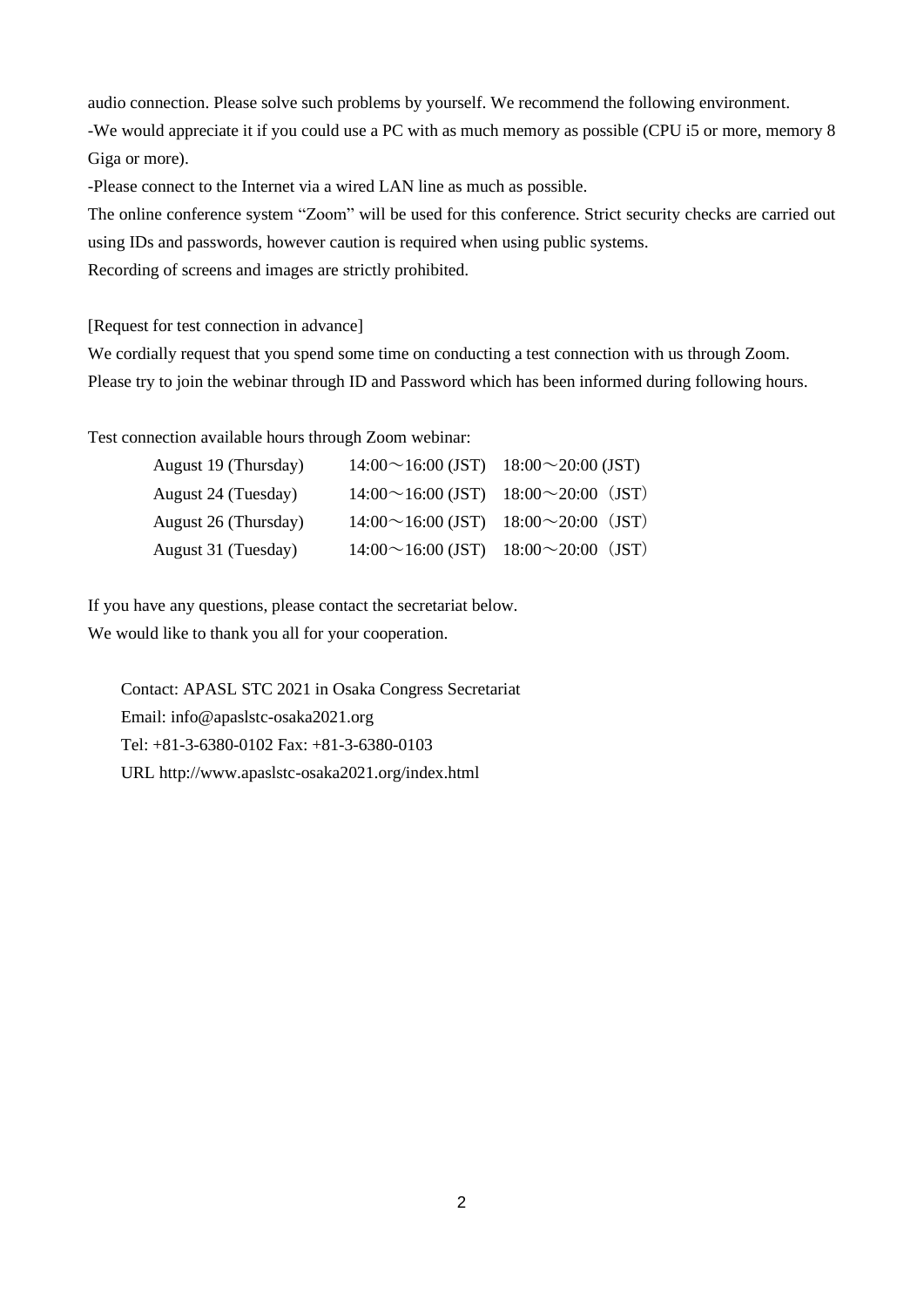# 【Instruction for Zoom Webinar】

Please follow the instruction.

- 1. Please search "Zoom" through internet. Or, please go to<https://zoom.us/join>
- 2. If your PC has not downloaded Zoom application, the download button will appear and please click it for download.
- 3. Please click "Join the Meeting"





① Please input the ID which has been announced by secretariat.

| Ins View Profile | $\times$ +<br>$X = \Box$ Attend a meeting-Zoom                                        |                                                              |
|------------------|---------------------------------------------------------------------------------------|--------------------------------------------------------------|
| zoom             |                                                                                       | Sign up is free<br>Join the meeting Hold a meeting + SIGN IN |
|                  |                                                                                       |                                                              |
|                  | Join the meeting                                                                      |                                                              |
|                  | Meeting ID or personal link name<br>Please enter your meeting ID or personal link nam |                                                              |
|                  | By clicking<br>Service and<br>Priva                                                   |                                                              |
|                  |                                                                                       |                                                              |
|                  | Join a meeting from the H.323 / SIP room system                                       |                                                              |
|                  |                                                                                       |                                                              |
|                  |                                                                                       |                                                              |

② Please input the password to join which has been informed by secretariat.

| $\odot$ The Asian Pacific Association for $X$ $\odot$ $\odot$ fris View Portion | $x - \phi$ (and a metrop Zone $x +$                                                  | $0 - \theta \times$                                                                            |
|---------------------------------------------------------------------------------|--------------------------------------------------------------------------------------|------------------------------------------------------------------------------------------------|
| $\leftarrow$ $\rightarrow$ C $\bullet$ zoomus.[/81445845741?trom=joinfluccess   |                                                                                      | 电 立 〇 1                                                                                        |
|                                                                                 | zoom                                                                                 | support Japanese -                                                                             |
|                                                                                 |                                                                                      |                                                                                                |
|                                                                                 |                                                                                      |                                                                                                |
|                                                                                 |                                                                                      |                                                                                                |
|                                                                                 |                                                                                      |                                                                                                |
|                                                                                 | Click Open Zoom Meetings in the dialog displayed by your browser. If the             |                                                                                                |
|                                                                                 | dialog does not appear, click Launch Meetings below.                                 |                                                                                                |
|                                                                                 |                                                                                      |                                                                                                |
|                                                                                 | By clicking Launch Meeting, you agree to our Terms of Service and Privacy Statement. |                                                                                                |
|                                                                                 | Launch a meeting                                                                     |                                                                                                |
|                                                                                 |                                                                                      |                                                                                                |
|                                                                                 | □ 1-7-0グパスコードを入力                                                                     |                                                                                                |
|                                                                                 |                                                                                      |                                                                                                |
|                                                                                 |                                                                                      |                                                                                                |
|                                                                                 |                                                                                      |                                                                                                |
|                                                                                 |                                                                                      |                                                                                                |
|                                                                                 |                                                                                      |                                                                                                |
|                                                                                 |                                                                                      |                                                                                                |
|                                                                                 | ニーティングに参加する 「キャンセル                                                                   |                                                                                                |
|                                                                                 |                                                                                      | o                                                                                              |
|                                                                                 |                                                                                      |                                                                                                |
| B STC2021OsakaRegubz A                                                          |                                                                                      | <b>FACER X</b>                                                                                 |
| <b>H</b> P ZERADUTME                                                            | ○ □ 图 □ 后 □ 四 图                                                                      | $\rightarrow$ arc #h $\land$ $\bullet$ $\ddot{\circ}$ $\Box$ 01 A $_{\text{nonmax}}$ $\bullet$ |